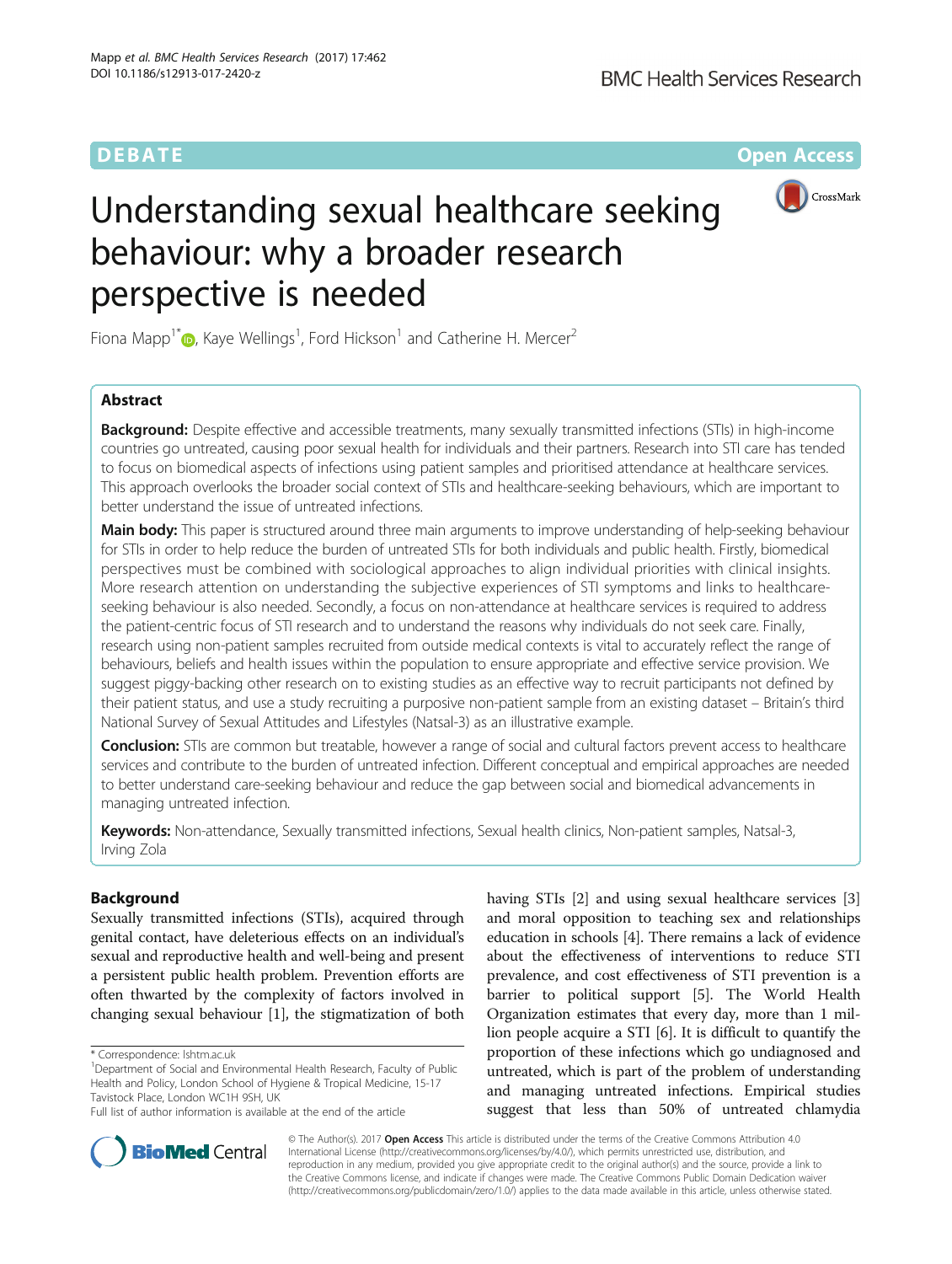spontaneously resolves without treatment [[7, 8](#page-6-0)] while several viral STIs including HIV, herpes, hepatitis B and human papillomavirus are incurable. Modelling studies have estimated that if sex partners are not treated simultaneously, 19.4% of patients diagnosed with chlamydia and 12.5% of those with gonorrhoea will be re-infected [[9](#page-6-0)]. Untreated infections can cause long-term health problems exacerbating the burden of STIs globally. Herpes and syphilis can increase the risk of acquiring HIV by threefold, chlamydia and gonorrhoea have been linked to pelvic inflammatory disease which in turn can result in infertility, particularly if symptomatic [\[10\]](#page-6-0) and human papillomavirus causes 528,000 cases of cervical cancer annually [[6, 11](#page-6-0)]. Chronic pelvic pain, ovarian abscesses and ectopic pregnancies are not uncommon sequelae [[12](#page-6-0)]. Mother-tochild transmission of STIs such as syphilis can result in stillbirth, neonatal death, prematurity, congenital deformities and neonatal infections including pneumonia and conjunctivitis [\[6](#page-6-0)]. STI surveillance in high-income countries is well established and national monitoring agencies regularly report infection prevalence, trends over time, clinic attendances [\[13\]](#page-6-0) and undiagnosed HIV [\[14\]](#page-6-0) (estimated using models based on population surveillance data e.g. [[15](#page-6-0)] and surveys of children, pregnant women and high risk groups [\[16\]](#page-6-0)). STIs have considerable economic impact on healthcare systems with recent estimates suggesting an annual cost of almost \$16 billion in the USA [[17](#page-6-0)]. Projected costs of STIs excluding HIV in the UK between 2013 and 2020 are more than £6 billion (\$7.7 billion) based on access levels at the time [\[18](#page-6-0)], however severe funding cuts have led to reduced service accessibility [[19](#page-6-0)]. Given that the potential physical, economic and emotional burden of STIs is considerable and that effective treatments for the majority of infections exist and are free at the point of access in high-income countries, an important question remains unanswered: how does individual sexual healthcare-seeking behaviour contribute to untreated STIs?

Asymptomatic infection is a major contributory factor to untreated infections. One study of 18–29 year olds in Louisiana estimated that 45% of all gonorrhoea and 77% of all chlamydia cases were never symptomatic and lack of symptoms was the most important reason for infections going untreated [\[20](#page-6-0)]. Similar results have been reported in other populations (e.g. [\[21](#page-6-0)]). These findings emphasise the importance of STI screening programmes as part of national STI management strategies. However, the problem of untreated STIs goes beyond infections which do not produce symptoms, and other aspects of STIs must be addressed to help reduce prevalence and improve sexual health and wellbeing. Mercer et al. found symptomatic individuals attending specialist sexual health clinics in England were significantly more likely to have an acute STI diagnosed than those not reporting any symptoms [\[22\]](#page-6-0), highlighting the need to better understand experiences of STIs. Further discussion of asymptomatic STIs is beyond the scope of this debate.

In the UK, STIs can be diagnosed and treated in specialist sexual health clinics (or genito-urinary medicine (GUM) clinics), primary care (General Practice surgeries), antenatal services, and other community settings [[23](#page-6-0)–[25](#page-6-0)]. Service provision has been broadened with initiatives such as the National Chlamydia Screening Programme [\[26](#page-6-0)] and the development of self-sampling and self-testing kits for use at home, such as the SH:24 project [\[27](#page-6-0)]. Accessing these services requires individuals to seek care or at least engage with opportunistic STI testing. Here we focus on seeking care in response to STI associated symptoms. We start by arguing that STI research must expand beyond biomedically dominated perspectives of infections to encompass socially oriented experiential aspects of genito-urinary health and care-seeking, using symptoms as a key example. This informs our second line of argument that focussing on non-attendance as part of sexual healthcare-seeking is important to understand why some people do not use available services. Finally we suggest that sampling strategies for STI research should be inclusive of people who do not access health services. We review different sampling approaches that facilitate non-patient sample recruitment and discuss 'piggy-backing' research on to existing studies as an under-used option to recruit participants independently of healthcare settings.

# Combining biomedical and sociological lenses to prioritise symptom experiences in research

Research on genito-urinary conditions tends to be biomedically framed with a focus on developing effective treatment regimens and identifying risk factors to help target health promotion initiatives [[5](#page-6-0), [11](#page-6-0), [21\]](#page-6-0). Although essential to preventing STIs, biomedical perspectives overlook the meaning and significance of symptoms and diagnoses to individuals, the sense-making processes that take place in response to these experiences and the implications of being treated for a stigmatising condition. The biomedical dominance in this area of health research calls for balance with other perspectives to progress understanding about genito-urinary health issues and link understanding about diseases, people and health care services.

Medical sociology has reframed health and illness research topics to focus on the experiential, social and lived realities adding a variety of lenses through which to examine phenomena [\[28](#page-6-0)]. The intense research efforts around HIV have shown the disease has both social and biomedical significance [\[29](#page-6-0)] but the two perspectives have not been well-integrated. The biomedicalisation of HIV has neglected the social significance of prevention,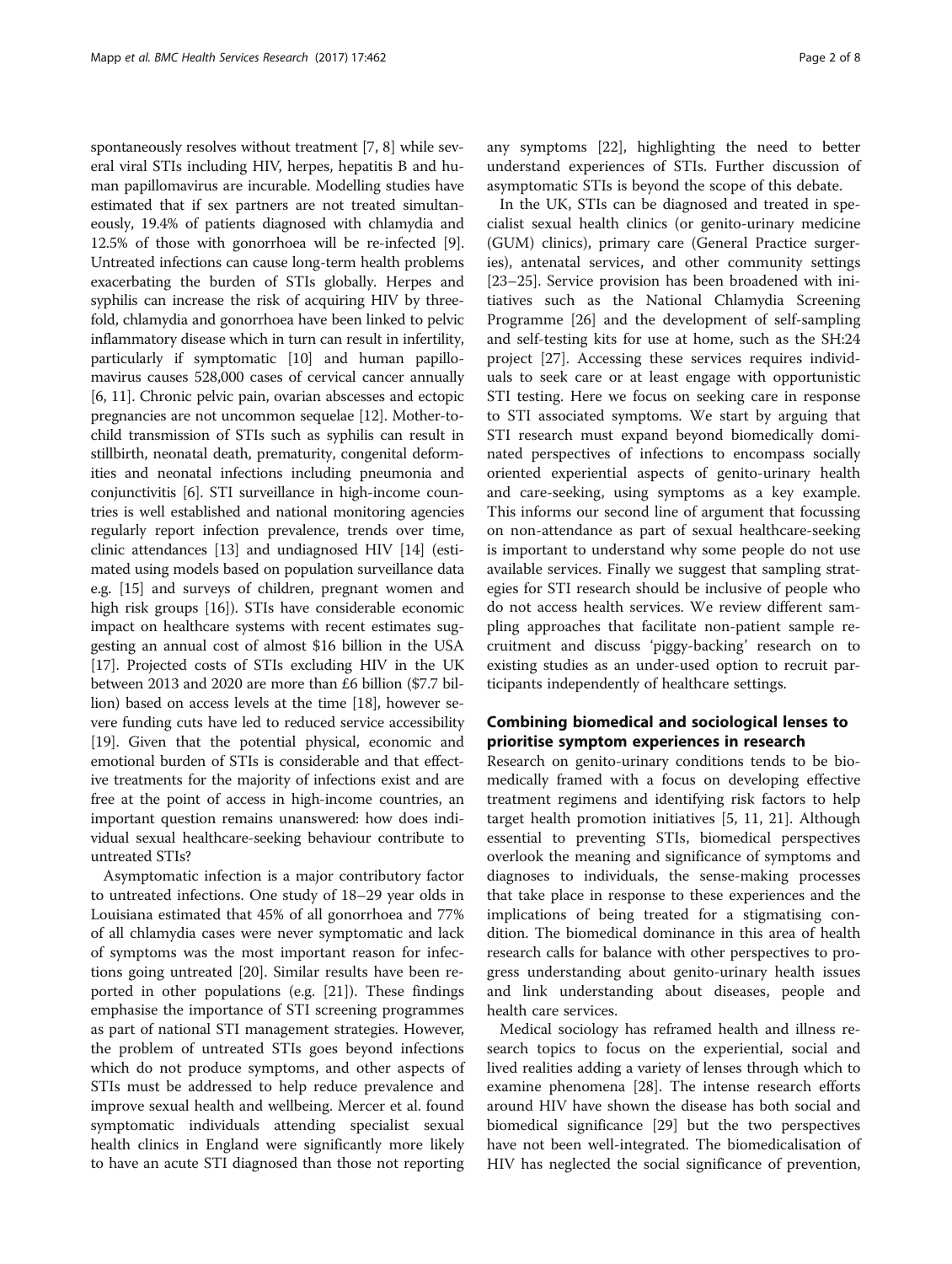treatment and care [\[29](#page-6-0)] and this trend has spread into STIs. The gap between knowledge gained and direct impact on health of individuals and populations will continue to expand unless social research on genito-urinary conditions is considered in conjunction with biomedicine. There is a need to unite the physical and social body in the context of healthcare-seeking, in line with recent calls for more emphasis on the person with the medical problem, not the clinical problem itself [[30\]](#page-6-0).

Irving Zola started linking symptom experiences with what individuals did about them by rejecting common assumptions pertaining to health issues and service use [[31\]](#page-6-0). His three explanations of the relationship between symptoms and care-seeking are well known and have been widely applied to health and social research. Firstly, Zola suggested that people will have a symptom(s) of something the majority of the time but most are considered too minor to warrant medical treatment; secondly, that the seriousness and frequency of symptoms do not predict attendance (highlighting the discrepancy between medical and social interpretations of bodily experiences); and thirdly, that most people make rational decisions about seeking, delaying or not attending care based on their own belief system and internal values (ibid). Zola was interested in the point at which symptoms could no longer be tolerated physically, personally and socially resulting in help-seeking behaviour. His work emphasises the importance of experiential aspects of conditions and he noted that "the 'illness' for which one seeks help may only in part be a physical relief from symptoms" ([\[17](#page-6-0)] p.679). This suggests that the need for a combined approach to understand the underlying pathogen as well as the social implications of the disease are well established but poorly implemented in relation to sexual health.

Experiences of disease and illness are broader than those observed in a clinical environment. The lived experience of a health condition is not the same for everyone affected by it and experiences may contradict population patterns and statistical associations, especially of risk factors. There have already been calls for an increased focus on personal experiences and data on the lived realities of health conditions [\[32\]](#page-6-0). Additionally, proposed changes to the International Classification of Diseases (ICD-11) emphasise the importance of subjective experiences of patients, embodying a more integrated approach to sexual health practice [[33\]](#page-6-0), which research should reflect. This turn towards individualising health experiences helps capture the diversity of health and illness instead of homogenising the population into a series of risk-factors or sub-groups based on behaviour or other attributes. Adding a sociological lens to biomedical insights about STIs helps expand perspectives and foreground key social factors including lay

explanatory frameworks of infections and symptoms, and situated rationalities in healthcare decision-making. Combining perspectives helps align the priorities of patients and providers to better address STI management.

Symptoms associated with some STIs are a key aspect of the lived experience but are frequently overlooked in STI research because of the high prevalence of asymptomatic infection [[22](#page-6-0), [20\]](#page-6-0) and focus on other factors such as sexual risk behaviour [\[21](#page-6-0)]. Symptoms can trigger help-seeking [[34, 35](#page-6-0)] and have been reported as the most common reason for attendance at healthcare [\[36](#page-6-0)]. Symptoms are still routinely used to triage patients in sexual health clinics and form part of a sexual history taken by healthcare professionals during clinical consultations [\[37](#page-6-0)]. Certain symptoms can disrupt ideas of the self, causing feelings of self-disgust, loss of innocence and shame [\[34](#page-6-0), [38](#page-6-0)]. Disruption and discomfort in dayto-day life form part of the burden of STIs as well as the more long-term harmful consequences. Symptoms, such as ulcers, painful or frequent urination and itching are often not recognised as associated with STIs and misattributed to other causes such as yeast infections or trauma [\[35](#page-6-0), [39](#page-6-0)]. This trend is also reflected for gynaecological cancer [[40\]](#page-6-0) suggesting overlapping symptomatology combined with lack of understanding about how genital sensations and symptoms are made sense of may represent additional barriers to seeking care and receiving treatment. There is a need to improve understanding of symptoms and identify which parts of these experiences are important to individuals and their preferences for clinical intervention (if any).

# A focus on non-attendance

Given that clinical evidence alone is insufficient to improve sexual health and individual preferences for healthcare are becoming a priority [[30](#page-6-0)], we also need to consider those who do not attend services. This is not a common approach, as health research tends to use patient populations and report the experiences of those who attend services. Zola's work [[31\]](#page-6-0) exemplifies the patient-centric focus of studying help-seeking and treatment issues. Non-attendance or decisions to abstain from medical care are less well researched but important in the context of untreated infections. Does nonattendance equate to an absence of help-seeking or are choices about sexual healthcare bound up with other social, psychological, cultural and biomedical factors that warrant further investigation, as Zola hinted at but did not fully explore [\[31](#page-6-0)]?

An alternative approach in healthcare research is asking participants hypothetical questions about their behaviour such as that posed in Britain's third National Survey of Sexual Attitudes and Lifestyles (Natsal-3): "If you thought that you might have an infection that is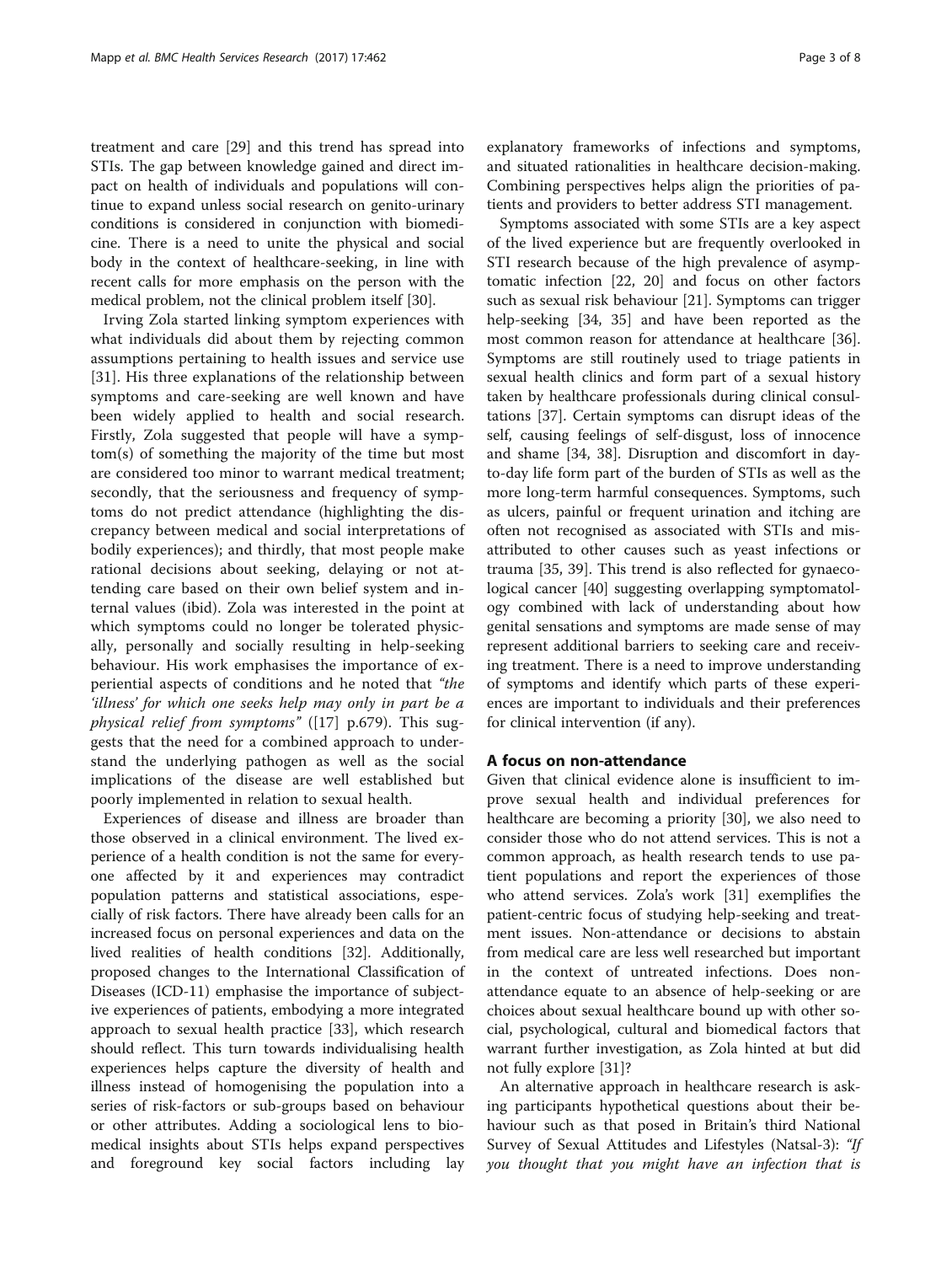transmitted by sex, where would you first go to seek diag-nosis and/or treatment?" ([[20](#page-6-0)] p.77). This question highlights the inherent expectation of a link between infection uncertainty and seeking diagnosis and/or treatment. Here we see the research process itself reinforcing the privileging of professional perspectives. There is a wealth of literature evidencing the discrepancy between aspirations or intentions to act and actual behaviour or action [[41\]](#page-6-0) and requires participants to project themselves into a different situation and imagine how they would respond, which may be influenced by social desirability bias. Aspirational or hypothetical questions have only limited potential for understanding the individual and social processes that take place to make sense of experiences and seek healthcare.

Care-seeking is a well-documented, complex social process involving symptom perception, interpretation, appraisal and decision-making linked to the ability and motivation to access healthcare [[42](#page-7-0)]. The end-point of care-seeking is often viewed in terms of attendance at healthcare services or resolution of a clinical issue [\[43](#page-7-0)]. STI stigma is implicated in sexual healthcare-seeking and has been cited as the most significant barrier to accessing sexual health services [[44\]](#page-7-0). Clearly not everyone with a need for care reaches a service [[42\]](#page-7-0) which is a major aspect of untreated STIs, but the social processes of not attending, or avoiding seeking care, have been overlooked in favour of reporting outcomes of care-seeking behaviour. In part, the lack of critical examination of not seeking care results from an over-reliance on service-user populations in health services research and the difficulty of identifying individuals who have a need for care but who have not attended services. This mis-represents the population in need of care by privileging the characteristics, needs and opinions of those who have attended services over those who have not. Little progress has been made in examining symptom experiences and care-seeking responses outside of medical settings. We therefore need new approaches and different types of data to investigate stigma mechanisms and the social context of non-attendance behaviour, from participants recruited independently of healthcare services.

# Approaches to recruiting a non-patient sample

Much of the research on STIs and healthcare-seeking to date has used samples drawn from service-user and patient populations recruited through medical settings (e.g. general practice or sexual health clinics) and/or by using hospital records. The attractions of such designs are apparent. There is a ready-made sampling frame of registered patients, attendances within a given time frame or diagnoses of a specific condition. Service-user samples are usually simple to identify and recruit, especially if

there is an existing collaboration between service and research teams. Services may also hold other linkable medical records, which, with appropriate consent, can be used for research. Data collection can occur in the clinical setting whilst the person is waiting for their appointment or as a follow-up after they have seen a healthcare professional. However, the setting of data collection is known to influence the type and nature of the data produced, particularly for qualitative studies [\[45\]](#page-7-0). Medical settings tend to be formal, structured environments with inherent power relations between patient and professional, which may extend to the researcher and result in an implicit social hierarchy. Participants are viewed first and foremost as patients as well as informants on the research topic and this necessarily influences the data produced.

Using patient samples focuses exclusively on people who attend healthcare services who are known to differ from those who do not attend care [[46](#page-7-0)], impacting on the data generated. Non-patient samples are vital for understanding unmet needs as well as service use and should be used more widely than they currently are. Sampling a more diverse range of individuals with healthcare needs is necessary for public health to enable better descriptions of health issues, behaviours, attitudes and decision-making. A non-patient sample is likely to mean different things in different contexts and for different research studies, as the vast majority of people living in high-income countries have experienced some clinical interaction during their life. Research looking at selective care-seeking or avoidance of specific care settings will need to accommodate the diversity of care-seeking behaviour and use innovative and opportunistic methods to define and recruit the sample.

Non-patient samples are under-used partly because of the difficulties in defining the sampling frame. The denominator may be the whole population or it may be a sub-group with a specific characteristic but if the data are not routinely collected along with contact details, the sub-group is less visible to researchers and recruitment becomes more difficult. Non-patient samples when they are used, are often convenience samples drawn from community settings such as sports and social clubs (for example Bourne and Robson's study [\[47\]](#page-7-0) exploring experiences and social constructions of safe and unsafe sexual behaviour). Targeting events including Gay Pride as well as gay clubs and bars facilitated recruitment of participants for a cross-sectional annual behavioural survey of gay men [\[48](#page-7-0), [49](#page-7-0)] and online recruitment is also a common approach [\[50](#page-7-0)]. Methodologically this enables data collection to take place away from a healthcare environment and can give useful insight into the topic but these sampling approaches are not systematic as they select the most accessible participants who often have a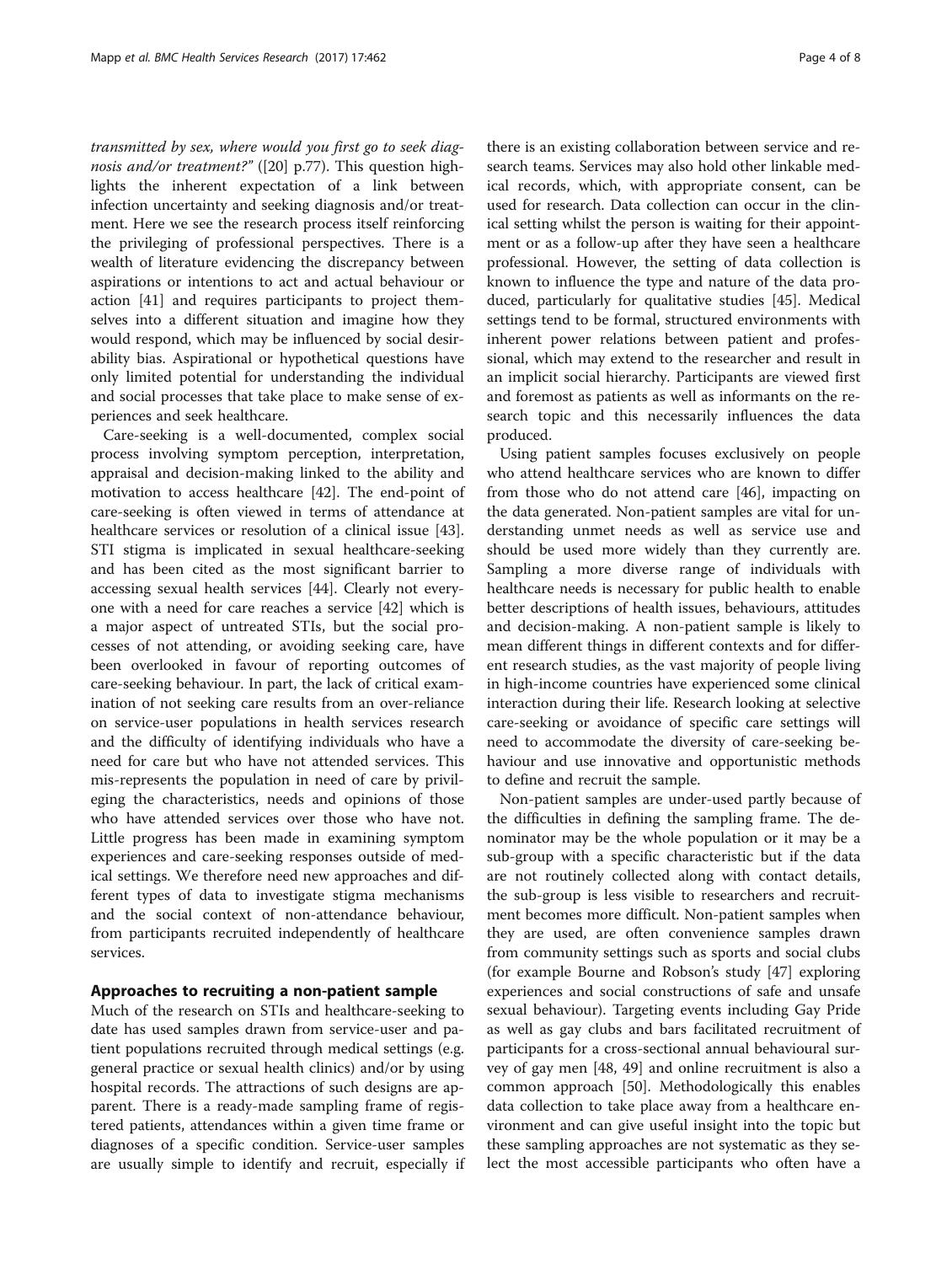pre-existing interest in the topic. When considered in the context of the hierarchy of data debates in social science research [\[51](#page-7-0)], convenience samples lack credibility when compared to purposive, theoretical and probability samples [\[52\]](#page-7-0).

Recent innovations in sampling techniques mitigate some of the limitations of convenience samples and balance efficient recruitment with sample representativeness. Two techniques enable non-patient samples to be recruited through approaches seeking to approximate probability sampling. Firstly respondent-driven sampling combines snowball sampling with a mathematical model that weights the sample to compensate for the nonrandom approach. It also introduces statistical rigor by using longer recruitment chains and by imposing recruitment limits [[53](#page-7-0), [54\]](#page-7-0). Respondent-driven sampling has been widely used for biological and behavioural studies of HIV worldwide [\[55\]](#page-7-0) but applications of this method are limited as the population need to be socially networked with clear eligibility criteria, and equilibrium (ensuring bias is not introduced because of the snowball sampling) must be achieved [[56\]](#page-7-0). Secondly, time location sampling is useful for accessing hard to reach groups by mapping locations they frequent and randomly selecting the day, time and place to systematically select participants. This method was used effectively to estimate the prevalence of STI-associated symptoms and care-seeking patterns in street-based surveys in Iran [[57\]](#page-7-0), taking into account cultural sensitivities and the absence of valid data about STIs. However, time location sampling is limited to people attending venues in the sampling frame during the sampling period with associated resource implications for the study [[58\]](#page-7-0). Whilst a welcome addition to the toolbox for sampling different types of populations, both of the sampling methods discussed are for quantitative data collection and rely on social interaction – either through peers or at a venue. Additionally they rely on the key characteristics of interest being visible and/or easily disclosed by the population. Therefore neither approach is suitable for targeting sensitive issues in a diverse sample from the general population.

As there are limited options for sampling people who are not defined by their service-user status, there is a need for methodological innovation to create other opportunities for sampling and recruiting participants with potential unmet care needs outside of healthcare settings. One alternative approach is 'piggy-backing' additional research studies on to existing surveys of the general population (or other sub-samples) to add value and capitalise on data already collected. In this way, theoretical and purposive qualitative samples can be drawn using specific characteristics identified in the earlier survey. Providing the necessary ethics approval and governance protocols are put in place, it is possible to follow-up with people already recruited for a study. There is a growing trend towards data re-use and secondary analysis of existing data sets facilitated by increasing opportunities to access and link data through the UK Data Archive [[59\]](#page-7-0). Secondary analysis of available datasets which include relevant variables is an efficient use of existing data and can produce additional insights and add value to the original study. Myers [[60](#page-7-0)] built a theoretical framework of reasons for STI testing from existing qualitative research to inform analyses of publically available data from a nationally representative survey of adolescent health, with participants recruited from U.S. schools. The findings confirmed the importance of STI symptoms as well as concerns about recent sexual behaviour as predictors of STI testing in young women, without needing to collect more data. Similarly, van Bergen [[61\]](#page-7-0) used sexual health questions embedded within the second Dutch National Survey of General Practice to describe the prevalence and distribution of STIs, symptoms and healthcare-seeking behaviour in the Netherlands. Both Myers [\[60](#page-7-0)] and van Bergen [\[61](#page-7-0)] used non-patient samples to quantitatively explore issues related to STIs in nationally representative data, but explanations for these behaviours and experiences from those participants who reported them are missing in single method approaches. To assess the influence of nonhelp-seeking behaviour on untreated STIs, we need to understand the importance of socio-cultural factors in care-seeking, the prevalence, interpretation and management of symptoms and reasons for not seeking care.

We took a different 'piggy-backing' approach to expand our conceptualisations of care-seeking for STI symptoms using a sequential mixed methods study design [\[62\]](#page-7-0). Analyses of data from the third British National Survey of Sexual Attitudes and Lifestyles (known as Natsal-3) [[63, 64\]](#page-7-0) produced population estimates of the variables of interest and helped identify and recruit a sample for follow-up interviews. We therefore identified a sampling frame for follow-up explanatory qualitative research using quantitative variables to identify characteristics of interest amongst survey participants, enabling us to recruit the same participants into a second wave of data collection and produce linked datasets. Natsal-3 is a probability survey and asked questions about STI symptoms and care-seeking behaviour as well as detailed demographic and other behavioural and attitudinal questions relating to sexual health [[65\]](#page-7-0). We sampled individuals who reported one or more STI symptoms and had never attended a sexual health clinic [[66\]](#page-7-0). Specifically we were able to access individuals with potential care needs and explore care-seeking responses using linked survey data and semi-structured interview data to examine areas of convergence, divergence and silence [\[67](#page-7-0)]. We were also able to investigate men's experience of genito-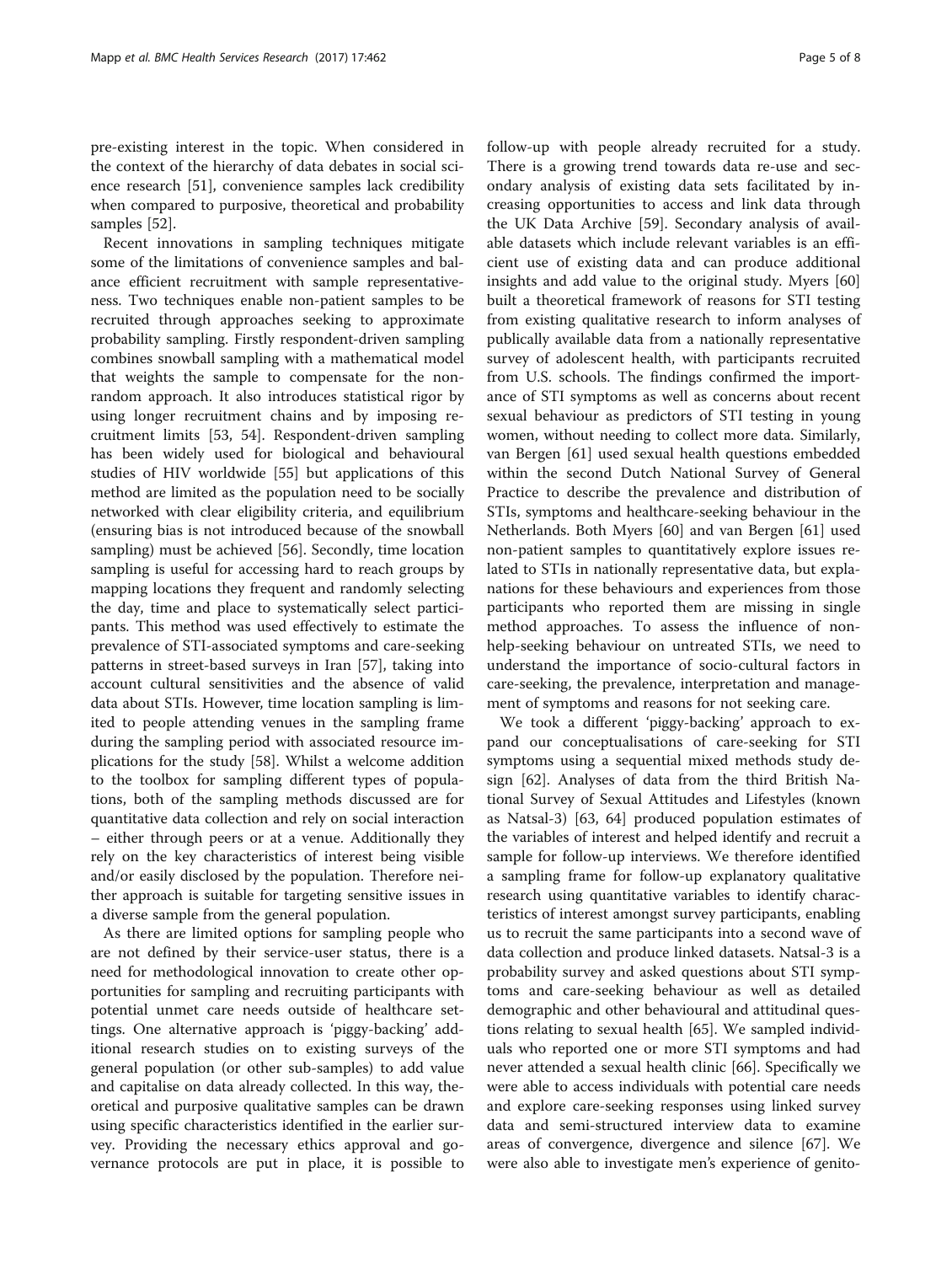urinary symptoms which have been noticeably absent from the literature. Similar studies using linked data from national surveys have been carried out such as a qualitative study about growing up in step-families with participants selected from the British birth cohort study of 1958 [\[68](#page-7-0)].

Both of these study designs involved sequential data collection and were opportunistic uses of existing data to explain earlier findings and enrich our knowledge of the specific social phenomena being studied. More research opportunities may be created through collaborations with other national observational studies or existing sampling frames of specific populations. Additional studies using innovative sampling methods are likely to improve the representation of historically under-researched populations and help reassure potential participants of the importance of the research, encouraging participation. Researchers must be aware of the possibility of research fatigue in participants and disengagement from the process, or the development of 'expert' participants who have significant experience of taking part in research as these participant characteristics will affect the data produced. Furthermore, nesting research in existing studies can result in a time lag between different data collection phases causing high levels of participant attrition, and the sampling frame for subsequent studies is restricted to the variables included in the original dataset.

Clearly there will be specific ethical, governance and access issues to think through for using piggy-backing approaches, but the time and resource savings realised in our approach to researching people with a need for care who do not attend services, outweigh limitations. The wealth of robust data we have from national surveillance and surveys [[60](#page-7-0)] could and should be capitalised on to advance our understanding of healthcare issues outside of medical settings and facilitate more sociological investigation of these phenomena. While exploring alternative sampling strategies is vital to drive progress in understanding issues pertaining to healthcare-seeking and untreated STIs, work to convince funding bodies is still needed to prioritise and invest in methodological innovation and non-patient sampling frames to facilitate empirical research.

# Conclusions

STIs are common and persistent health issues requiring multi-perspectival insights to increase diagnosis and treatment rates and help tackle current global trends. There is an urgent need to improve understanding about STI symptoms and the social and cultural factors governing care-seeking behaviour, in conjunction with biomedical knowledge of pathogens. These factors are not well understood due to the fragmentation of STI

research and the lack of collaboration between biomedical and social scientists to address the gaps in knowledge. There is still an over-reliance on patient samples but opportunities to innovate and generate data outside of medical settings using participants not primarily identified by their patient status will help to understand the phenomena of untreated STIs in the context of care-seeking behaviours. Piggy-backing approaches offer promising new ways to sample participants whilst minimising additional resource implications and mixed methods studies in particular offer opportunities to gain comprehensive insights into issues around STI care using linked data.

## Abbreviations

GP: General practice/practitioner; GUM: Genito-urinary medicine; HIV: Human Immunodeficiency Virus; Natsal-3: Britain's third National Survey of Sexual Attitudes and Lifestyles; STI: Sexually Transmitted Infection

#### Acknowledgements

The authors would like to thank all participants from Natsal-3 and the Natsal team for their ongoing support of this study. Natsal-3 is a collaboration between University College London (London, UK), the London School of Hygiene and Tropical Medicine (London, UK), NatCen Social Research, Public Health England (formerly the Health Protection Agency), and the University of Manchester (Manchester, UK). FM would like to thank members of the Kritikos Study Group based at the London School of Hygiene & Tropical Medicine for their helpful comments on an early draft of this manuscript.

## Funding

This study was funded by the Economic and Social Research Council ES/ J500021/1. Natsal-3 was supported by grants from the Medical Research Council (G0701757) and the Wellcome Trust (084840), with contributions from the Economic and Social Research Council and Department of Health. The funders had no input into the design of the study, data collection, analysis, and interpretation or in writing the manuscript.

#### Availability of data and materials

Not applicable.

### Authors' contributions

FM conceived the idea for this article in discussion with KW, FH and CM. FM wrote and revised all drafts of the manuscript with critical input from KW, FH and CM. All authors read and approved the final manuscript.

## Ethics approval and consent to participate

Not applicable.

## Consent for publication

Not applicable.

## Competing interests

The authors declare that they have no competing interests.

# Publisher's Note

Springer Nature remains neutral with regard to jurisdictional claims in published maps and institutional affiliations.

#### Author details

<sup>1</sup>Department of Social and Environmental Health Research, Faculty of Public Health and Policy, London School of Hygiene & Tropical Medicine, 15-17 Tavistock Place, London WC1H 9SH, UK. <sup>2</sup>Research Department of Infection and Population Health, University College London, Mortimer Market Centre, London WC1E 6JB, UK.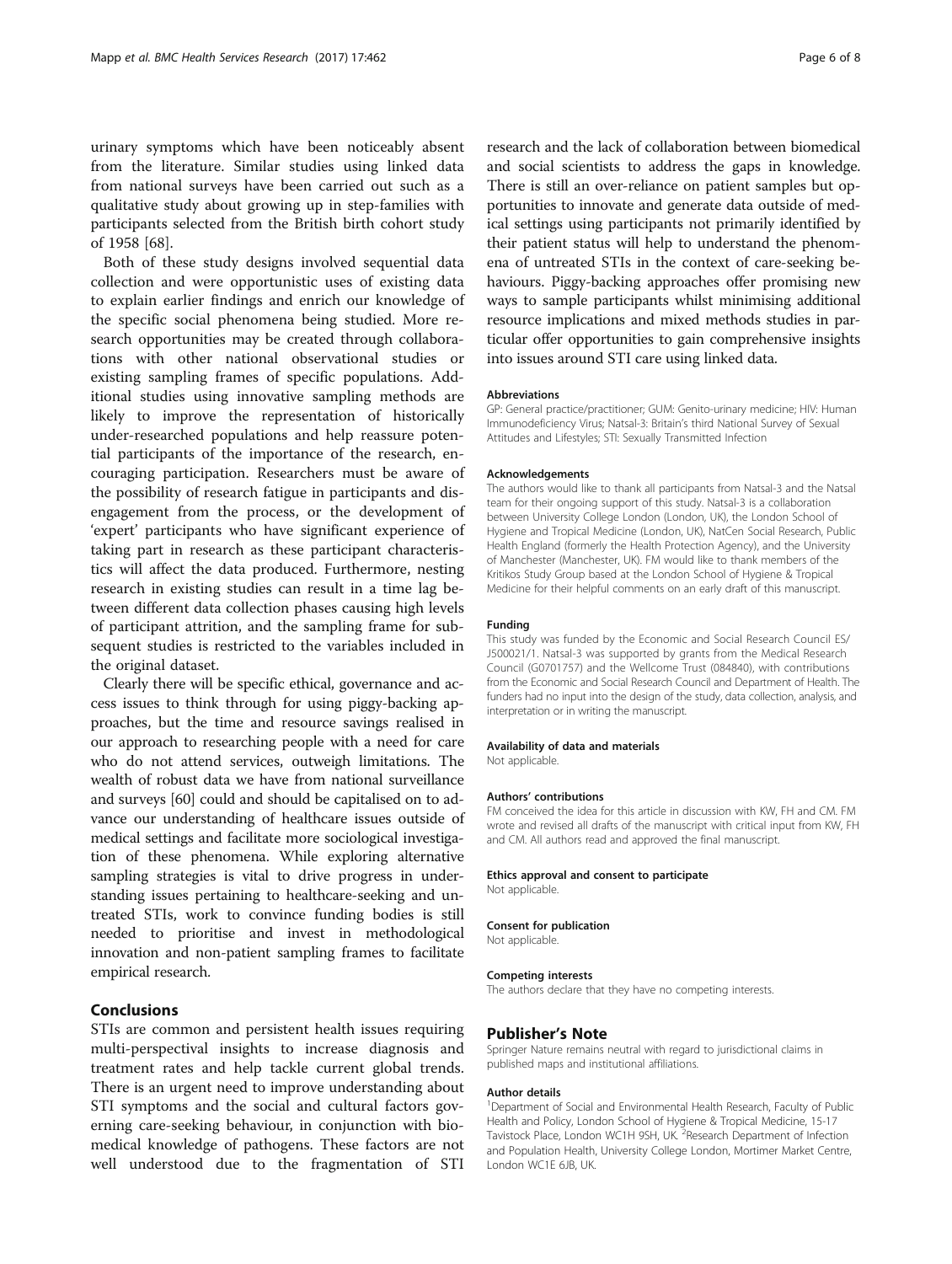# <span id="page-6-0"></span>Received: 19 September 2016 Accepted: 28 June 2017 Published online: 06 July 2017

## References

- 1. Elwy AR, Hart GJ, Hawkes S. Effectiveness of Interventions to Prevent Sexually Transmitted Infections and Human Immunodeficiency Virus in Heterosexual Men. Arch Intern Med. American Medical Association; 2002;162:1818. Available from: [http://archinte.jamanetwork.com/article.aspx?doi=10.1001/archinte.162.](http://archinte.jamanetwork.com/article.aspx?doi=10.1001/archinte.162.16.1818) [16.1818.](http://archinte.jamanetwork.com/article.aspx?doi=10.1001/archinte.162.16.1818)
- 2. Hood JE, Friedman AL. Unveiling the hidden epidemic: a review of stigma associated with sexually transmissible infections. Sex Health. 2011;8:159–70. Available from:<http://www.publish.csiro.au/index.cfm?paper=SH10070>
- 3. Scoular A, Duncan B, Hart G. "That sort of place ...where filthy men go ...": a qualitative study of women's perceptions of genitourinary medicine services. Sex. Transm. Infect. 2001;77:340–3. Available from: [http://sti.bmj.](http://sti.bmj.com/cgi/doi/10.1136/sti.77.5.340) [com/cgi/doi/10.1136/sti.77.5.340.](http://sti.bmj.com/cgi/doi/10.1136/sti.77.5.340)
- 4. Luker K. When sex goes to school : warring views on sex and sex education since the sixties. New York: W.W. Norton & Co; 2006.
- Low N, Broutet N, Adu-Sarkodie Y, Barton P, Hossain M, Hawkes S. Global control of sexually transmitted infections. Lancet. 2006;368:2001–16. Available from: [http://www.ncbi.nlm.nih.gov/pubmed/17141708.](http://www.ncbi.nlm.nih.gov/pubmed/17141708)
- 6. World Health Organization. Sexually transmitted infections (STIs) Fact sheet No 110 [Internet]. 2015. Available from: [http://www.who.int/mediacentre/](http://www.who.int/mediacentre/factsheets/fs110/en/index.html) [factsheets/fs110/en/index.html](http://www.who.int/mediacentre/factsheets/fs110/en/index.html). Accessed 15 Mar 2016.
- 7. Parks KS, Dixon PB, Richey CM, Hook EW. Spontaneous clearance of Chlamydia trachomatis infection in untreated patients. Sex Transm Dis. 1997;24:229–35. Available from:<http://www.ncbi.nlm.nih.gov/pubmed/9101635>.
- Geisler WM, Wang C, Morrison SG, Black CM, Bandea CI, Hook EW. The Natural History of Untreated Chlamydia trachomatis Infection in the Interval Between Screening and Returning for Treatment. Sex. Transm. Dis. 2008;35: 119–23. Available from: [http://www.ncbi.nlm.nih.gov/pubmed/17898680.](http://www.ncbi.nlm.nih.gov/pubmed/17898680)
- 9. Low N, Heijne JCM, Herzog SA, Althaus CL. Reinfection by untreated partners of people treated for Chlamydia trachomatis and Neisseria gonorrhoeae : mathematical modelling study. Sex. Transm. Infect. 2014;90: 254–6. Available from: [http://www.ncbi.nlm.nih.gov/pubmed/24448560.](http://www.ncbi.nlm.nih.gov/pubmed/24448560)
- 10. Haggerty CL, Gottlieb SL, Taylor BD, Low N, Xu F, Ness RB. Risk of Sequelae after Chlamydia trachomatis Genital Infection in Women. J. Infect. Dis. [Internet]. Oxford University Press; 2010;201:134–55. Available from: [https://academic.oup.com/jid/article-lookup/doi/10.1086/652395.](https://academic.oup.com/jid/article-lookup/doi/10.1086/652395)
- 11. Aral SO. Sexually transmitted diseases: magnitude, determinants and consequences. Int. J. STD AIDS. SAGE Publications; 2001;12:211–5. Available from: [http://std.sagepub.com/content/12/4/211.abstract.](http://std.sagepub.com/content/12/4/211.abstract)
- 12. Gerbase AC, Rowley JT, Mertens TE, Sokal D. Global epidemiology of sexually transmitted diseases. Lancet (London, England). WHO, Geneva; 1998;2–4. Available from:<http://www.ncbi.nlm.nih.gov/pubmed/9652711>.
- 13. HIV & Sexually Transmitted Infections Department Public Health England. Table 1: STI diagnoses & rates in England by gender, 2006–2015. 2016.
- 14. Skingsley A, Yin Z, Kirwan P, et al. HIV in the UK Situation Report 2015 Incidence, prevalence and prevention. 2015.
- 15. Skarbinski J, Rosenberg E, Paz-Bailey G, Hall HI, Rose CE, Viall AH, et al. Human Immunodeficiency Virus Transmission at Each Step of the Care Continuum in the United States. JAMA Intern. Med. 2015;175:588. Available from:<http://www.ncbi.nlm.nih.gov/pubmed/25706928>.
- 16. Aghaizu A, Bhattacharya A, Brizzi F, Codere G, Conti S, Cooper N, et al. HIV in the UK 2016 report. 2016. Available from: [www.gov.uk/phe](http://www.gov.uk/phe). Accessed 12 May 2016.
- 17. Owusu-Edusei K, Chesson HW, Gift TL, Tao G, Mahajan R, Ocfemia MCB, et al. The Estimated Direct Medical Cost of Selected Sexually Transmitted Infections in the United States, 2008. Sex. Transm. Dis. 2013;40:197–201. Available from: [http://www.ncbi.nlm.nih.gov/pubmed/23403600.](http://www.ncbi.nlm.nih.gov/pubmed/23403600)
- 18. Lucas S. Unprotected Nation The Financial and Economic Impacts of Restricted Contraceptive and Sexual Health Services. 2013. Available from: [http://www.fpa.org.uk/sites/default/files/unprotected-nation-sexual-health](http://www.fpa.org.uk/sites/default/files/unprotected-nation-sexual-health-full-report.pdf)[full-report.pdf](http://www.fpa.org.uk/sites/default/files/unprotected-nation-sexual-health-full-report.pdf).
- 19. Robertson R, Wenzel L, Thompson J, Charles A. Understanding NHS financial pressures. 2017. Available from: https://www.kingsfund.org.uk/sites/files/kf/ field/field\_publication\_file/Understanding NHS financial pressures - full report.pdf.
- 20. Farley TA, Cohen DA, Elkins W. Asymptomatic sexually transmitted diseases: the case for screening. Prev. Med. (Baltim). [Internet]. 2003;36:502–9. Available from: [http://www.sciencedirect.com/science/article/pii/](http://www.sciencedirect.com/science/article/pii/S0091743502000580) [S0091743502000580.](http://www.sciencedirect.com/science/article/pii/S0091743502000580)
- 21. Sonnenberg P, Clifton S, Beddows S, Field N, Soldan K, Tanton C, et al. Prevalence, risk factors, and uptake of interventions for sexually transmitted infections in Britain: findings from the National Surveys of Sexual Attitudes and Lifestyles (Natsal). 2013.
- 22. Mercer CH, Sutcliffe L, Johnson AM, White PJ, Brook G, Ross JDC, et al. How much do delayed healthcare seeking, delayed care provision, and diversion from primary care contribute to the transmission of STIs? Sex. Transm. Infect. GOV.UK; 2007;83:400–5. Available from: [http://www.pubmedcentral.](http://www.pubmedcentral.nih.gov/articlerender.fcgi?artid=2659040&tool=pmcentrez&rendertype=abstract) [nih.gov/articlerender.fcgi?artid=2659040&tool=pmcentrez&rendertype=](http://www.pubmedcentral.nih.gov/articlerender.fcgi?artid=2659040&tool=pmcentrez&rendertype=abstract) [abstract](http://www.pubmedcentral.nih.gov/articlerender.fcgi?artid=2659040&tool=pmcentrez&rendertype=abstract).
- 23. Department of Health. A framework for sexual health improvement in England. London; 2013.
- 24. The National Assembly for Wales. Sexual health and wellbeing action plan for Wales: 2010–2015. 2010.
- 25. The Scottish Government. HIV Action Plan Scotland: December 2009 to March 2014. Edinburgh. gov.scot; 2009.
- 26. Public Health England. National Chlamydia Screening Programme (NCSP) [Internet]. 2013. Available from: [http://www.chlamydiascreening.nhs.uk/ps/](http://www.chlamydiascreening.nhs.uk/ps/overview.asp) [overview.asp](http://www.chlamydiascreening.nhs.uk/ps/overview.asp). Accessed 15 Mar 2015.
- 27. SH:24. SH:24 [Internet]. 2016. Available from:<https://sh24.org.uk/>. Accessed 15 Mar 2015.
- 28. Nettleton S. Retaining the sociology in medical sociology. Soc. Sci. Med. 2007;65:2409–12. Available from: [http://www.sciencedirect.com/science/](http://www.sciencedirect.com/science/article/pii/S0277953607004327) [article/pii/S0277953607004327](http://www.sciencedirect.com/science/article/pii/S0277953607004327).
- 29. Kippax SC, Holt M, Friedman SR. Bridging the social and the biomedical: engaging the social and political sciences in HIV research. J. Int. AIDS Soc. The International AIDS Society; 2011;14 Suppl 2:S1. Available from: [http://](http://www.ncbi.nlm.nih.gov/pubmed/21968015) [www.ncbi.nlm.nih.gov/pubmed/21968015.](http://www.ncbi.nlm.nih.gov/pubmed/21968015)
- Cook S. Focus on the person, not the problem. BMJ [Internet]. 2017;357. Available from: [http://www.bmj.com/content/357/bmj.j1799.](http://www.bmj.com/content/357/bmj.j1799)
- 31. Zola IK. Pathways to the doctor—From person to patient. Soc. Sci. Med. 1973;7:677–89. Available from: [http://www.sciencedirect.com/science/article/](http://www.sciencedirect.com/science/article/pii/0037785673900024) [pii/0037785673900024.](http://www.sciencedirect.com/science/article/pii/0037785673900024)
- 32. Liebenberg L. The visual image as discussion point: increasing validity in boundary crossing research. Qual Res. 2009;9:441–67. Available from: [http://](http://qrj.sagepub.com/cgi/doi/10.1177/1468794109337877) [qrj.sagepub.com/cgi/doi/10.1177/1468794109337877](http://qrj.sagepub.com/cgi/doi/10.1177/1468794109337877).
- 33. Coleman E, Wylie K, Coates R, Rubio-Aurioles E, Hernandez-Serrano R, Wabrek A, et al. Commentary: Revising the International Classification of Diseases (ICD-11) and Improving Global Sexual Health: Time for an Integrated Approach that Moves Beyond the Mind-Body Divide. Int. J. Sex. Heal. Taylor & Francis; 2017;1–2. Available from: [https://www.tandfonline.](https://www.tandfonline.com/doi/full/10.1080/19317611.2017.1311126) [com/doi/full/10.1080/19317611.2017.1311126.](https://www.tandfonline.com/doi/full/10.1080/19317611.2017.1311126)
- 34. Balfe M, Brugha R, O'Donovan D, O'Connell E, Vaughan D. Triggers of selfconscious emotions in the sexually transmitted infection testing process. BMC Res. Notes. 2010;3:229.
- 35. Dixon-Woods M, Stokes T, Young B, Phelps K, Windridge K, Shukla R. Choosing and using services for sexual health: a qualitative study of women's views. Sex Transm Infect. 2001;77:335–9. Available from: [http://](http://www.ncbi.nlm.nih.gov/pmc/articles/PMC1744361/pdf/v077p00335.pdf) [www.ncbi.nlm.nih.gov/pmc/articles/PMC1744361/pdf/v077p00335.pdf](http://www.ncbi.nlm.nih.gov/pmc/articles/PMC1744361/pdf/v077p00335.pdf).
- 36. Mercer CH, Aicken CRH, Estcourt CS, Keane F, Brook G, Rait G, et al. Building the bypass–implications of improved access to sexual healthcare: evidence from surveys of patients attending contrasting genitourinary medicine clinics across England in 2004/2005 and 2009. Sex. Transm. Infect. 2012;88:9–15. Available from: [http://sti.bmj.com/content/88/1/9.](http://sti.bmj.com/content/88/1/9)
- 37. Personal communication Prof. Claudia Estcourt, Clinical Professor of Sexual Health and HIV, 24.04.2017. Personal communication Prof. Claudia Estcourt, 24.04.2017.
- 38. Hammarlund K, Nystrom M. The lived experience of genital warts: the Swedish example. Health Care Women Int. 2004;25:489–502. Available from: [http://www.ncbi.nlm.nih.gov/pubmed/15204815.](http://www.ncbi.nlm.nih.gov/pubmed/15204815)
- 39. Leone P, Fleming DT, Gilsenan AW, Li L, Justus S. Seroprevalence of herpes simplex Virus-2 in suburban primary care offices in the United States. Sex Transm Dis. 2004;31:311–6.
- 40. Low EL, Whitaker KL, Simon AE, Sekhon M, Waller J. Women's interpretation of and responses to potential gynaecological cancer symptoms: a qualitative interview study. BMJ Open. 2015;5:e008082. Available from: [http://bmjopen.bmj.com/content/5/7/e008082.full?keytype=ref&ijkey=](http://bmjopen.bmj.com/content/5/7/e008082.full?keytype=ref&ijkey=0l3YOfsHJHXNzRH) [0l3YOfsHJHXNzRH](http://bmjopen.bmj.com/content/5/7/e008082.full?keytype=ref&ijkey=0l3YOfsHJHXNzRH).
- 41. Wong JK, Sheth JN. Explaining intention-behavior discrepancy-a paradigm by John K. Wong and Jagdish N. Sheth. Adv. Consum. Res. 1985;12:378–84. Available from: [http://acrwebsite.org/volumes/6419/volumes/v12/NA-12.](http://acrwebsite.org/volumes/6419/volumes/v12/NA-12)